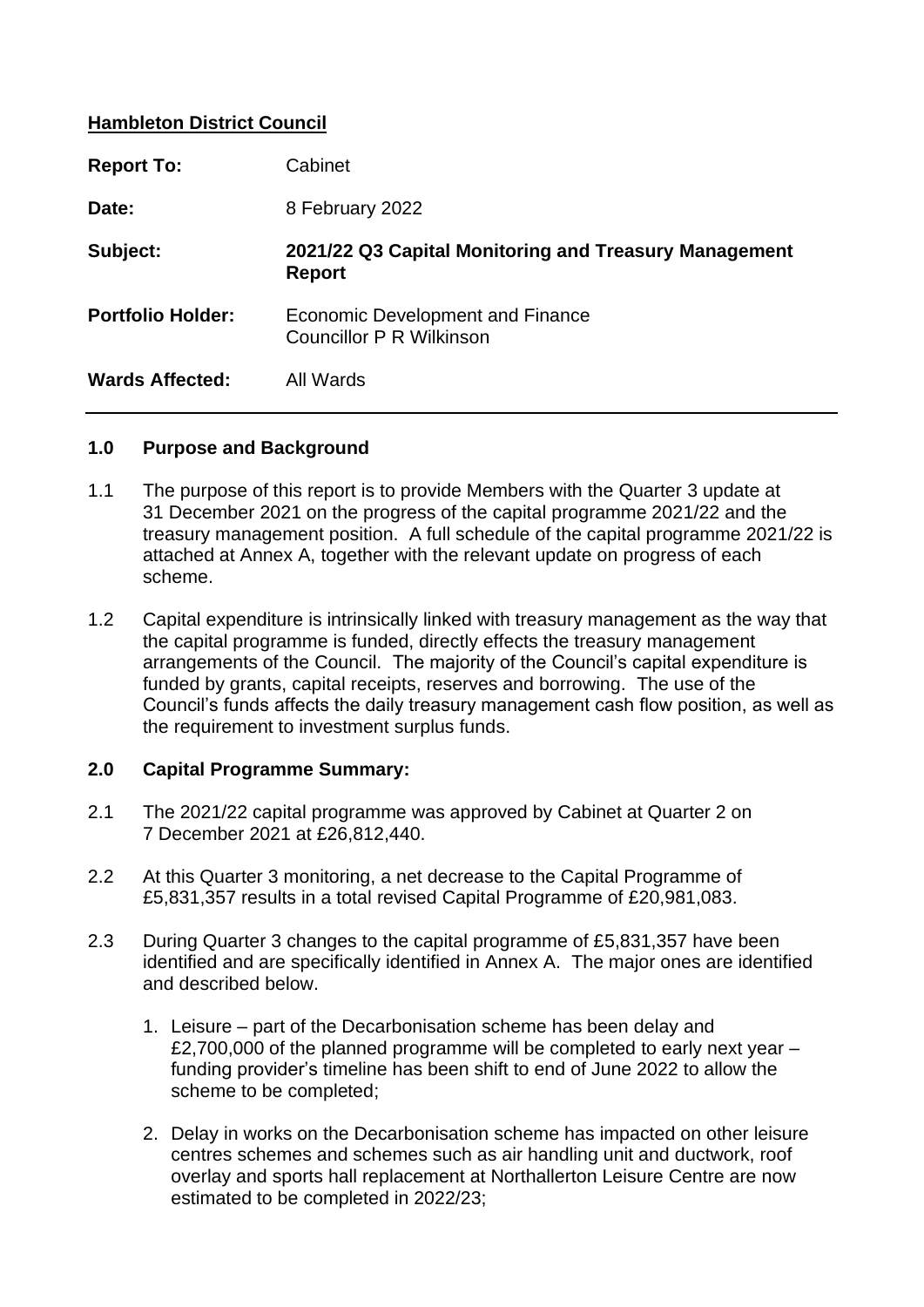- 3. Economic and Planning delay in the Town Square enhancement scheme which is estimated to be completed early next year means that £770,000 is moved to 2022/23; and
- 4. Treadmills scheme contractual changes pushes scheduled to slip by  $6 8$ weeks and therefore £1,000,000 is rolled forward to 2022/23.
- 2.4 Table 2 below outlines the variances reported against each portfolio area.

| <b>Portfolio</b>            | <b>Revised</b><br>Capital<br>Programme<br>Qtr 2 | Variance<br>Increase/<br>(decrease) | <b>Revised</b><br><b>Capital</b><br>Programme<br>Qtr <sub>3</sub> | <b>Expenditure</b><br>at 31<br><b>December</b><br>2021 |
|-----------------------------|-------------------------------------------------|-------------------------------------|-------------------------------------------------------------------|--------------------------------------------------------|
|                             | £                                               | £                                   | £                                                                 | £                                                      |
| Leisure and<br>Communities  | 10,369,953                                      | (3,400,766)                         | 6,969,187                                                         | 4,504,596                                              |
| Environment                 | 354,405                                         | (20, 520)                           | 333,885                                                           | 142,951                                                |
| Economic and<br>Planning    | 4,451,711                                       | (1, 277, 368)                       | 3,174,343                                                         | 1,261,750                                              |
| Finance and<br>Commercial   | 425,435                                         | (132, 703)                          | 292,732                                                           | 128,837                                                |
| Corporate<br><b>Schemes</b> | 11,210,936                                      | (1,000,000)                         | 10,210,936                                                        | 7,488,522                                              |
| Total                       | 26,812,440                                      | (5,831,357)                         | 20,981,083                                                        | 13,526,656                                             |

Table 1: Capital Programme Q3 2021/22

2.5 To 31 December 2021 capital expenditure of £13,526,656 has been incurred representing 64% of the revised Quarter 3 capital programme position of £20,981,083. This is an ambitious programme and will continue to be monitored throughout the year.

# **3.0 Treasury Management Position**

- 3.1 Prudential and Treasury Management indicators were set by the Council on 23 February in determining its annual Treasury Management Strategy. The key change is the decrease in Capital expenditure that is explained earlier in this report. None of the approved limits were breached during Quarter 3.
- 3.2 At the 31 December 2021 the Council had £19,110,000 invested with an average interest rate return of 0.05% for the year to date. This is all placed in short term vehicles because of historic low interest rates and the need to use the funds over the year. £10,800,00 is invested in Money Market Funds which has instant access and the remaining balance of £8,310,000 is placed in instant call accounts with Lloyds Bank and Santander. The current climate has seen investment interest rates fall and the Lloyds call account is currently at 0%, minimum balances are placed in this account however it is used for liquidity purposes.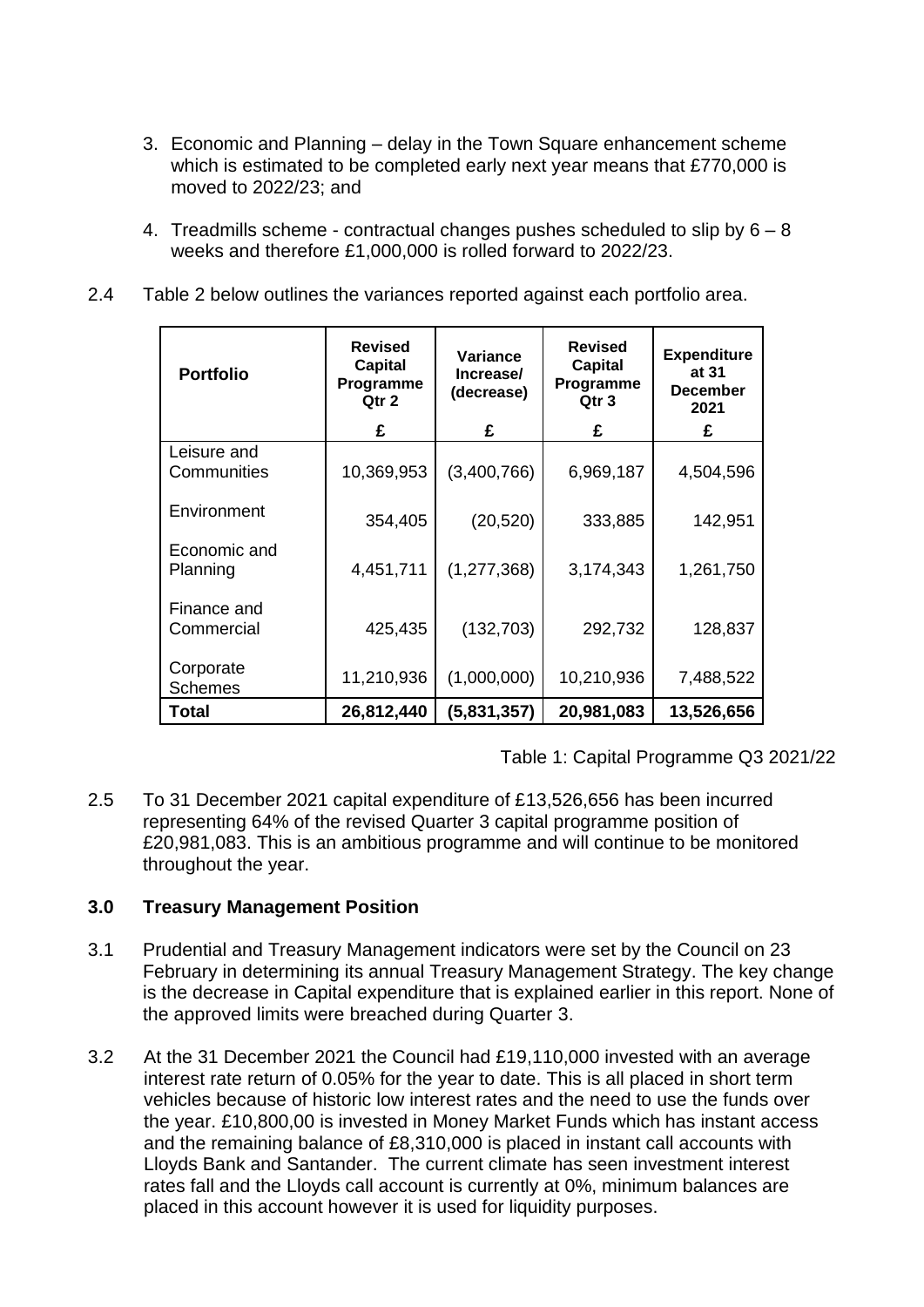- 3.3 The Council's Budgeted investment return for 2021/22 was approved at £10,000, it is estimated at Quarter 3 that the budget will be achieved.
- 3.4 No new borrowing was undertaken by the Council in Quarter 3 of 2021/22. External borrowing remains at £26,500,000 and is all from the Public Works Loans Board (PWLB). It is anticipated that additional borrowing will be required in February 2022 and this will be reviewed throughout Quarter 4 as capital expenditure are incurred.
- 3.5 At Quarter 2 the Council had given a total of £34,000,000 of loans to a local Housing Association. This had been made up of nine individual loans with varying maturity dates. During Quarter 3 a loan of £400,000 has been repaid by the Housing Association resulting in the total amount of £33,600,000 owed at the end of Quarter 3.

## **4.0 Link to Council Priorities**

- 4.1 All schemes approved as part of the capital programme have been evaluated against key corporate priorities. Schemes are only undertaken and approved by Cabinet in accordance with the Council Plan and supporting project initiation documentation.
- 4.2 Treasury Management supports all aspects of the Council's priorities as the income earned on investments or increased costs on interest paid on borrowing contributes to the Council's funding position which supports Council services.

#### **5.0 Risk Assessment:**

5.1 There are no risks associated with approving this report. However, the risks associated with not receiving regular monitoring reports are potentially more serious.

#### **6.0 Financial Implications:**

6.1 The financial implications are dealt with in the body of the report.

#### **7.0 Legal Implications:**

7.1 Treasury Management activities and the Capital programme conform to the Local Government Act 2003 and the Council has adopted the Chartered Institute of Public Finance and Accountancy (CIPFA) Prudential Code and the CIPFA Treasury Management Code of Practice.

#### **8.0 Equality/Diversity Issues:**

8.1 The capital programme seeks to address key equality issues that affect the Council and the public. The main scheme that specifically addressed equalities in the third quarter of 2021/22 is the Disabled Facilities grant scheme.